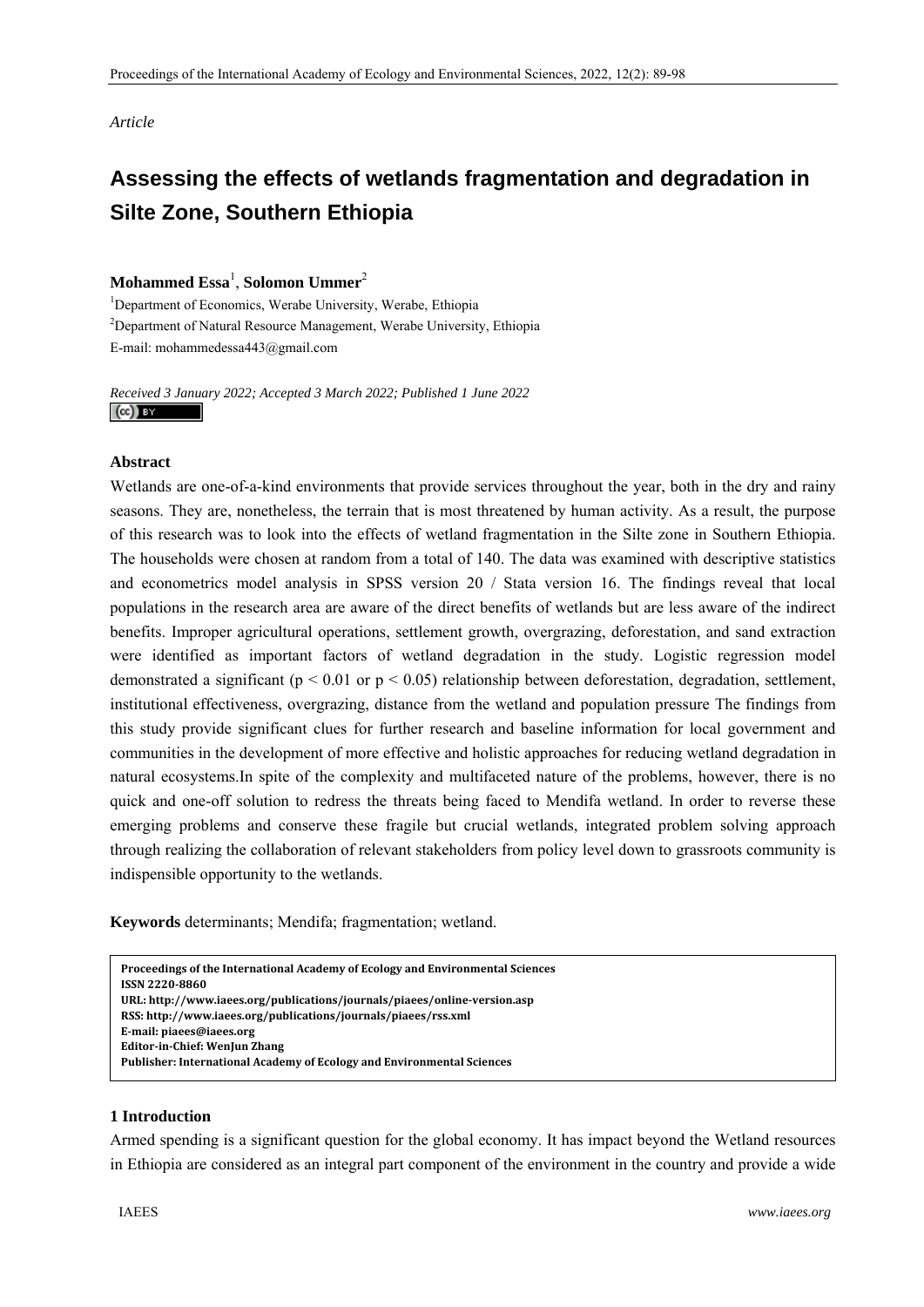range of social, economic, and ecological benefits (Tessema et al., 2013). These wetlands are distributed throughout the country from the lowlands of afar depression to the highlands in the bale mountain (FAO, 2008).

Ethiopia owns different types of wetlands which have regional, national as well as global ecological and socio economic significances. Despite all those and other indispensable values, these wetlands are under severe pressure and degradation. Due to human/climate impacts like traditional and modern agricultural expansions, continuous land degradations, urbanizations and industrializations; and ecological problems are the most dominant challenging factors of wetlands in the country. Absence of policy and proper institutional arrangements are the key factors limiting affirmative actions against the degradation of Ethiopian wetlands (Legesse, 2007).

To develop and firm their continuity for the future, cost should be paid to understand the dilemmas that they face and in identifying the good practices which should be strengthened. Therefore, the intent of this review paper is to summarize the threats of Ethiopian wetlands that suspicion their continuity, identifying the possible consequences and strategic policies that can be opportunity in reducing these threats (Bekele et al., 2018).

There are many reasons for which wetlands are degraded either by natural or manmade factors considering the fact that the wetland is the main livelihood asset of many rural and urban dwellers, coupled with the large sizes of recent wetland degradation and drying, this study focuses on the assessing determinants, effects and management practices of wetland fragmentation in Silte zone, southern Ethiopia. Globally, wetlands play important role in ecological, economic, social and cultural functions. Wetlands (mainly rivers and their associated flood plains) have been the heart of human civilization (Mateos, 2004). Thus, wetland resources have played key role throughout the development and survival of humanities. In general, wetland resources contribute billions of birr to people of Ethiopia every year in the form of clean water, pure air, soil formation and protection, crop pest control, and provision of food, fish, fuel, fiber, medicine, recreation, tourism, etc. The reckless attention given by people and policymakers to wetlands is highly damaging these ecosystems. So far, a large number of studies have looked at wetland degradation; however the associated major determinants, and effects and management practices of Mendifa wetland have not been adequately examined. Studies in the country have often focused on the assessed level of community's perception on wetland conservation.

Hence this study focuses on these objectives: (1) To examine the causes of wetland fragmentation in the study area, (2) to investigate the status of marshland fragmentation in the study area, and (3) to estimate the determinants of wetland fragmentation in the study area.

## **2 Study area and Methodology**

#### **2.1 Study site**

The study was conducted in the Rift Valley nearly 160 km southwest of Addis Ababa, which is the capital city of Ethiopia. Geographically, it locates at  $8\ 0\ 02\ 136.1$ " N &  $38\ 0\ 10\ 8$ " E and  $7^{\circ}$  42' 0N &  $38^{\circ}$  12' 0E and altitude of 1835 m above sea level. The wetland is situated in a remote area 15 km from a small village in the township of Silte.

#### **2.2 Data collection**

#### 2.2.1 Sampling techniques and sample size determination

In Silti District there are more than 15 beneficiary districts that lie on adjacent of Tuffa to Mendifa wetland. Within these beneficiaries three rural districts were randomly selected and from the list of total households of the 3 rural districts sampling frame were proportionally organized and the sample size were determined (Table 1). Several rules-of-thumb has been suggested for determining the minimum number of sample households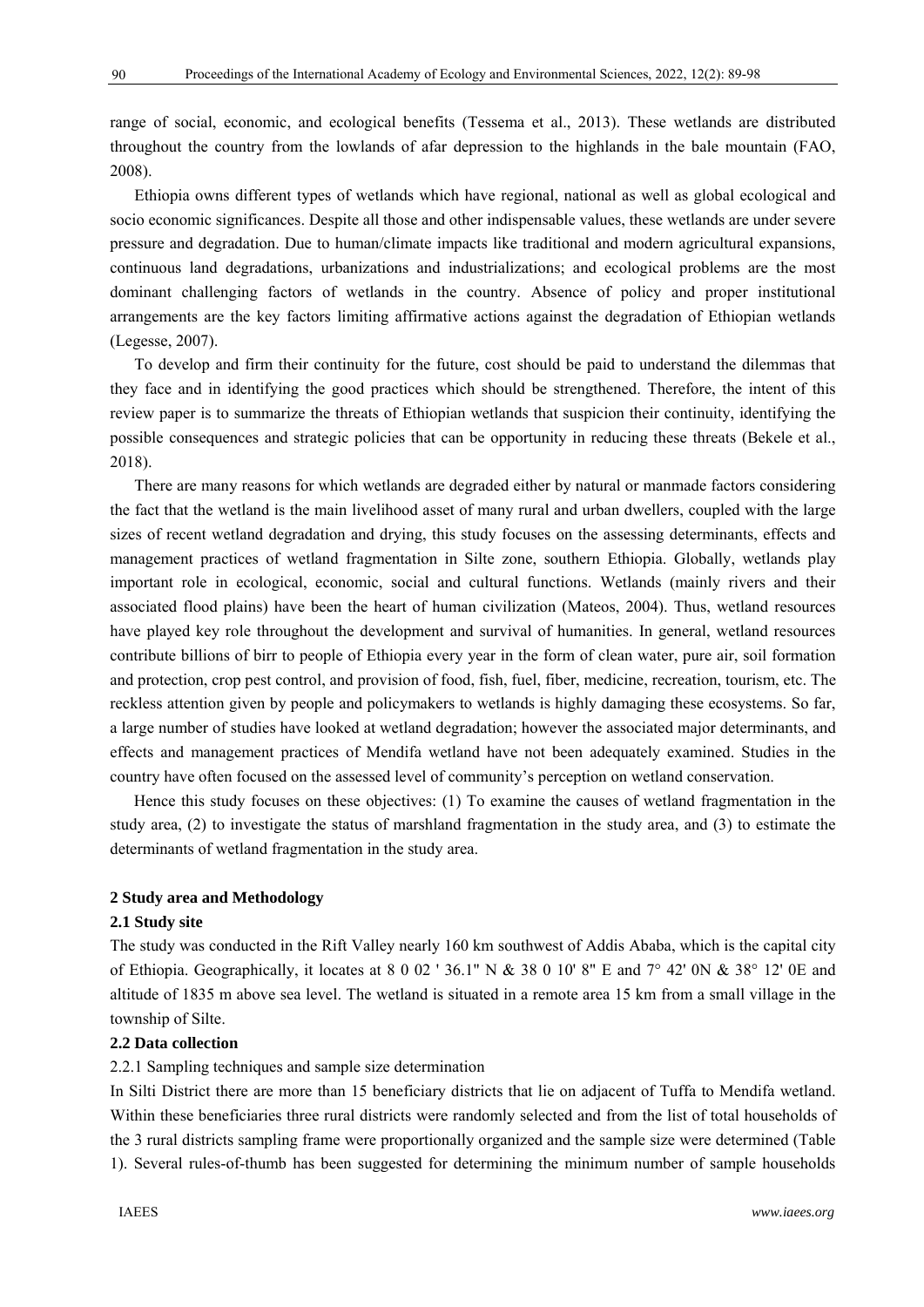required to conduct logistic regression analysis. The study used a method developed by Green (1991) to select the total sample size from the total households. He suggested a rule-of-thumb that  $N \ge 50 + 8$  m, where N is minimum number of sample households required to conduct multiple regression analysis and m is the number of explanatory variables used in the regression analysis. The explanatory variables used in this study were fourteen. So that the minimum sample size is  $N \ge 50 + 8 \times 12 = 146$ . But for analysis, 140 samples were used in the analysis because six observations were with incomplete information.

| <b>Table 1</b> Sampling technique and sampling determination. |                    |                |                 |  |  |  |
|---------------------------------------------------------------|--------------------|----------------|-----------------|--|--|--|
| Sampled districts                                             | Total<br>household | How to compute | Total<br>sample |  |  |  |
| Ashuta B.                                                     | 3952               | 3952*140/11553 | 47              |  |  |  |
| Ashuta B.                                                     | 3952               | 3952*140/11553 | 47              |  |  |  |
| Goflela                                                       | 4765               | 4765*140/11553 | 60              |  |  |  |
| Balo K.                                                       | 2796               | 2796*140/11553 | 35              |  |  |  |
| Total                                                         | 11553              |                | 140             |  |  |  |

**Table 1** Sampling technique and sampling determination.

Source: District Agricultural and Rural Development Office (2020/2021).

Both quantitative and qualitative data were used in this study. These data were collected via primary and secondary data sources. To collect these data, different data collection methods were employed.

Primary data were collected by using tools including household survey. Key informant interviews and focus group discussion were employed to produce primary data. Questionnaires were prepared in both open ended and close ended forms and were distributed among 140 households living in and around the wetland. A group of eight people including community leaders, the elderly, youth and women were randomly chosen to participate in each FGD. Three focus group discussions were conducted one from each kebele. In addition to primary data collection secondary data were collected from different sources. The data that were collected from secondary sources include related documents studies, wetland fragmentation and degradation level and other useful written materials needed for the study from internet sources study reports survey reports and other significant published papers. The purposes of using these secondary data were to identify the triggers and impacts of wetland fragmentation due to socio- economic factors and its impacts.

#### 2.2.2 Data analysis

The collected data were analyzed by using SPSS/STATA software. The analyzed data were interpreted and presented by using tables, figures and percentages. While econometrics model like logit were used to analyze the determinants of wetland fragmentation whereas controlling and management mechanism of wetland degradation was analyzed by content analysis or narration.

#### **2.3 Binary Logistic Regression Model**

Regression models in which the dependent variable is dichotomous can be estimated by logit or probit models. Logit and Probit models give guarantee for the estimated probabilities increases but never lie outside (0, 1) interval and the relationship between probability of event (Pi) and the explanatory variable (xi) is nonlinear (Gujarati, 2004). Therefore, for this study binary logit Model is used to

 $Yi = xi\theta + ei$ 

where, ei/xi ~ N  $\{0, \delta_2\}$ 

Willingness to engage in wetland fragmentation  $= 1$ , if yi  $> 0$ Willingness to engage in wetland fragmentation  $= 0$ , if  $vi < 0$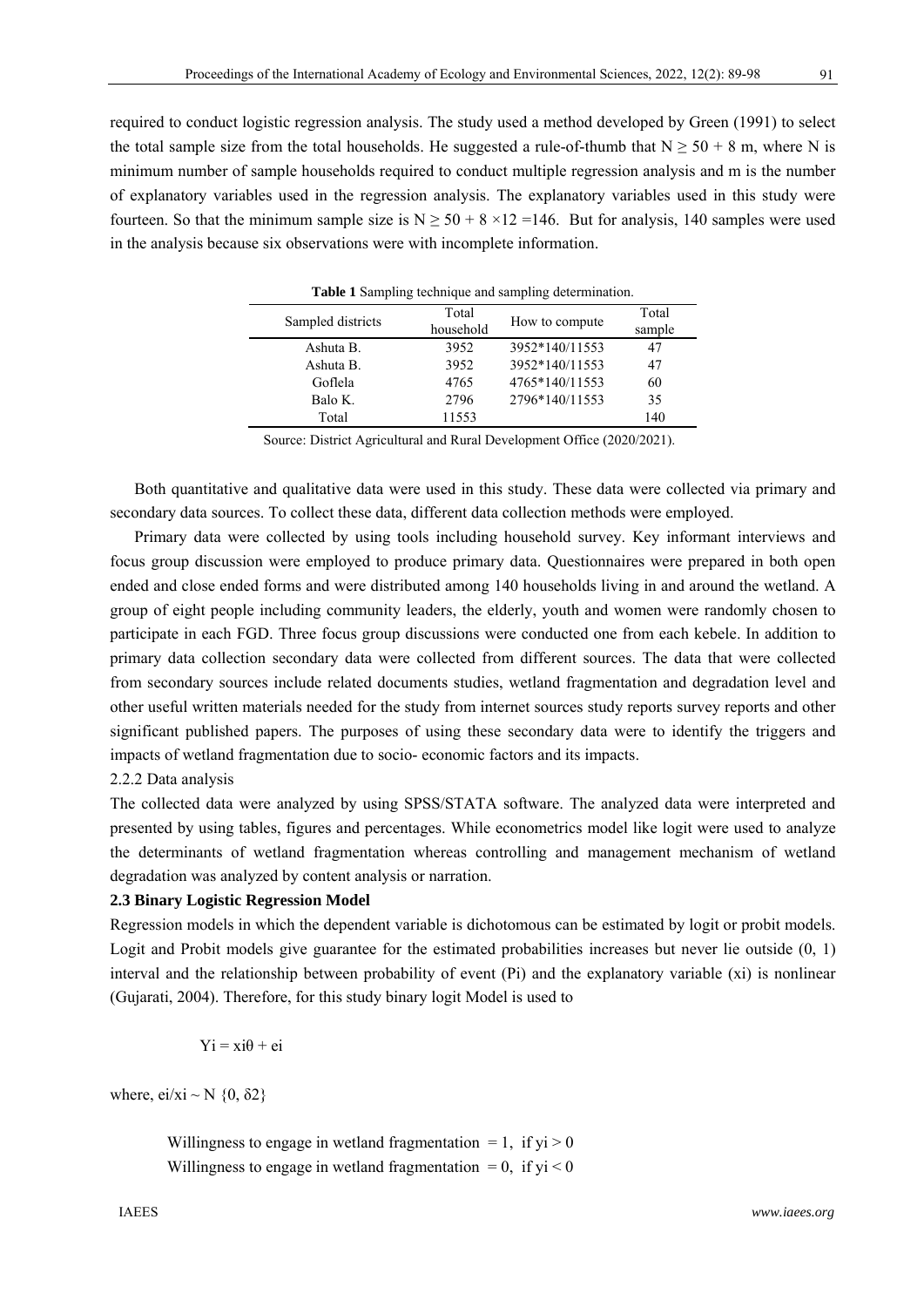P(willingness to engage in wetland fragmentation  $e = 1/xi$ ) = P{yi> 0/xi} = P(xi $\theta$ + ei > 0/xi)  $P(\text{articipat}) = \ln [Pi/(1-Pi)] = \beta 0 + \beta 1$ age+ $\beta 2$ sexhh+c+B5educ+B6Fs+B7defot+B8AWA+B9erosion+B10settr +B11inst+B12pps+B12graz+εi

## **3 Results and Discussion**

#### **3.1 Analysing factors for wetland fragmentation**

As it was concluded by Dereje (2008), inappropriate agricultural activities in the catchment and cultivation of buffering zones have adversely affected wetland ecosystems. It is clear that catchment degradation and cultivation of wetland buffering zones enhance the rate of soil erosion and aggravate the discharge of pesticides, herbicides, agricultural runoff and sediments into the wetland and thereby affects its ecological integrity and reduces the various services of wetlands. This problem also takes place in the wetlands of the study area for further agricultural expansion imposed by rapid population rate. Runoff from surrounding agricultural areas are moved and piled in to wetlands due to clearing of trees and vegetation by the local communities. As trees are cleared, the wetlands are prone to agricultural activities and diverted through digging some ditches to take the water from wetlands to other areas for further cultivation.

The other problems of the wetlands pertaining to cultivation is double cropping and intermixed cropping which further degrade the ecology of these wetlands .

The other factors of fragmentations are overgrazing and deforestation accounts (77% and 73%) respectively. The findings is also supported by those in a study conducted by Ngana et al. (2010) which reported that pastoralism is wide spread in Ruvu sub-basin due to large livestock migration that has been taking place over the years from various regions to Ruvu basin due to the availability of good pasture and water. Wetlands are presently faced serious ecological problems due to deleterious anthropogenic activities in the catchment. Clearing of forest, double cropping and use of fertilizers, herbicides and pesticides all contribute towards the damage of these indispensable ecosystems. As the respondents confirmed cultivation within the wetlands mostly during the dry season are common. This study conforms to Dereje (2008), who reported that inappropriate agricultural activities in the catchment and cultivation of buffering zones have adversely, affected wetland ecosystems.

It is clear that catchment degradation and cultivation of wetland buffering zones enhance the rate of soil erosion and aggravate the discharge of pesticides, herbicides, agricultural runoff and sediments into the wetland and thereby affects its ecological integrity and reduces the various services of wetlands.

|      | ~         | ~                  |         |
|------|-----------|--------------------|---------|
| Year | Area (ha) | Percentage $(\% )$ | Remarks |
| 1975 | 66970     | 30                 |         |
| 1987 | 49825.68  | 25.6               |         |
| 1992 | 37120.1   | 25.5               |         |
| 2001 | 27283.3   | 26.5               |         |
| 2010 | 25155.3   | 7.8                |         |
| 2019 | 24274.57  | 3.5                |         |
|      |           |                    |         |

**Table 2** Areas of wetlands fragmentation in ha during 1975s and the recent.

Source: Data from study area compiled from document (1975-2019).

## **3.2 Analysing the progress status of wetland fragmentation in the study area**

The area of wetland changed most sharply between 1975 and 2010, reducing by between 30% and 25.6% while there is also slightly increased during 1992 to 2019 that is up to 25.5 to 3.5% (Table 2). The decrease of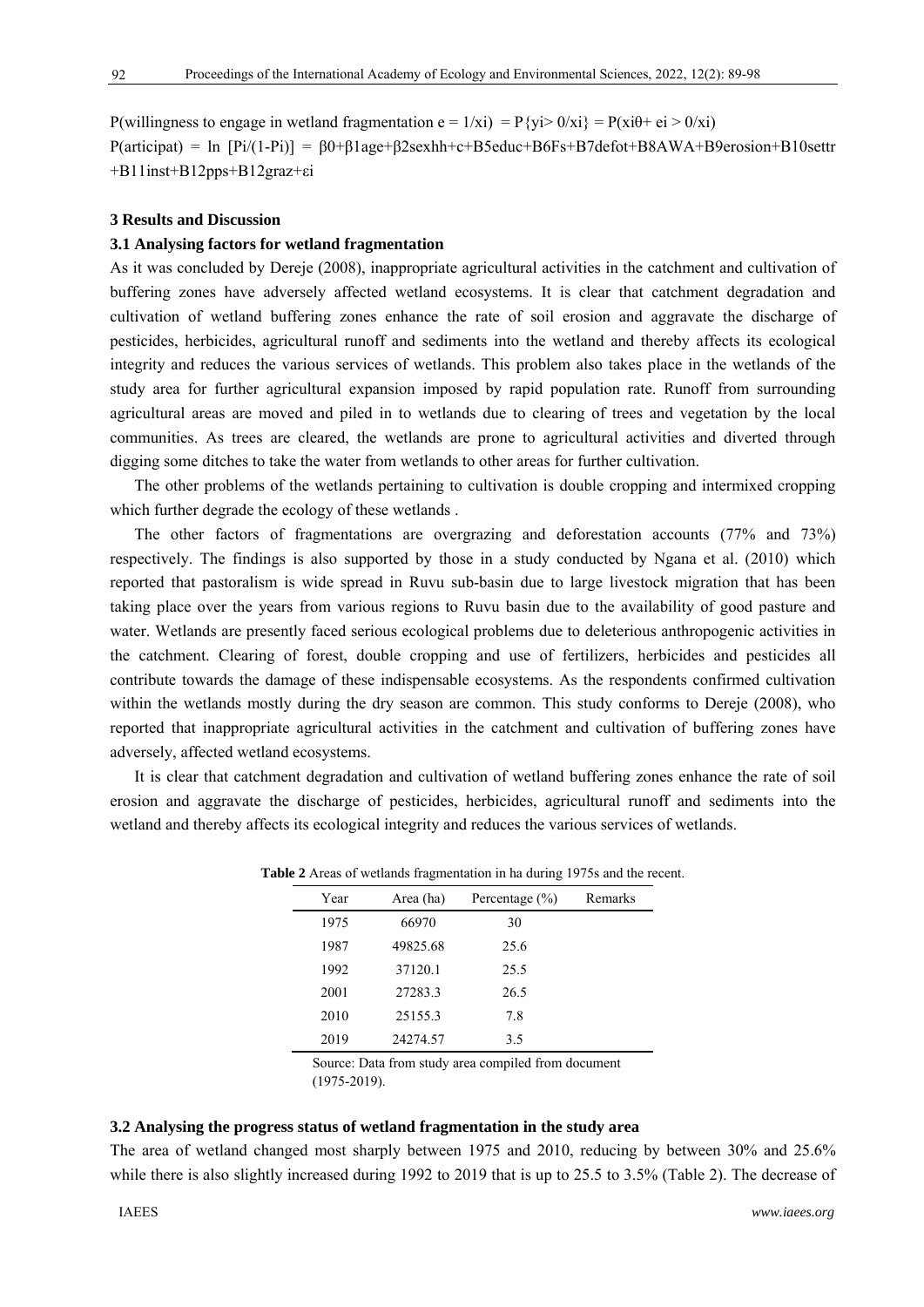wetland area mainly occurred in the periods of 1975 to 1987 and 2001 to 2010, with slow increase of from 1992 to 2001. The areas of wetlands decreased to 24274.57 ha, while the percentage of wetlands respectively increased by 30% and 7.8% between 1975 and 2010. Except for the period from 2010 to 1992, the area of wetland decreased continuously. The wetland area decreased except for the period of 2010 to 2019.

## **3.3 Indirect determinants of wetland degradation**

Most of the respondents (94%) agree that poor watershed management is the major indirect factors of Mendifa wetland degradation. The hydrological balance of the wetlands can be kept for long-term through proper management of watershed; however, due to lack of well-planned watershed management Mendifa wetland degradation. This is in line with Mekonnen and Yared (2018), who reported that due to lack of proper watershed managements, it is quite common to observe when the upstream users divert or excessively use the water and abuse the right of the downstream users, and this ultimately lead to the over exploitation or unwise use of the water resources within the watershed this causes wetland degradation. According to the respondents' views, population increase was also the major triggering factor for wetland loss in the study area it accounts (87%). The population growth and wetland loss of the study area have direct relationship. When population growth increased, wetland loss also increased. In this regard, Girmay (2003) stated that the Ethiopian highlands have experienced a serious LULC dynamics for the last hundred years due to continuously growing population. This study also approved that population pressure adversely degrade wetland resources and it is the means for other related factors. The number of population in the area was increased however, the agricultural area remains the same so that the community is forced to convert and clear wetlands to other land use forms/modifications in an unsustainable way. Similarly, Kameswara et al. (2011) in their study on southern part of Lake Tana basin (GilgelAbay watershed) reported that, the population is growing rapidly and is overutilizing the resources and brought the scarcity of land, deforestation, over use of lake's water and soil erosion from the catchment. So this could result in immediate effect on the livelihood of the community either through reduced agricultural productivity or through depleting wetland resources which can further result in high climatic variability in the area (IFAD, 2004).

On the other hand poor knowledge and lack of awareness about wetland and institutional factor are also indirect determinant of wetland degradation in the area it accounts (81% and 75 %) respectively. Majority of the societies in the study area are not well informed on the socio-economic benefits and ecosystem services of the wetlands and considered as waste lands. This is similar with Mafabi (2000) that one of the most prominent factors underlying wetland management problems in Kenya as observed elsewhere has been the lack of or insufficient awareness of the functions and benefits of wetlands leading to inappropriate use of their resources. This is also supported by a study of Finlayson et al. (1999), which shows that lack of adequate information and awareness on national inventories on wetland degradation indicates the real extent and loss of wetlands as well as consequences of that degradation as the main reasons for persistent wetland degradation. Local communities, governmental and non-governmental organizations use wetlands in uncoordinated manner and this approach is affecting the vigor of wetlands and speeding up their degradation. The absence of an institution duly empowered to issue and implement wetland laws and coordinate management activities is the underlying determinant for the deterioration of the wetlands.

## **3.4 Estimating factors that affect wetland fragmentation degradation and in the study area**

## 3.4.1 Distance

As shown in the above distance away from the wetland was statically significant at 1% probability level. The negative coefficient and significant effect of household distance from wetland indicates its negative influence on wetland fragmentation which was as expected. The marginal effect estimates shows, that keeping the influences of other factors constant, one km increase in the distance of the household head reduces the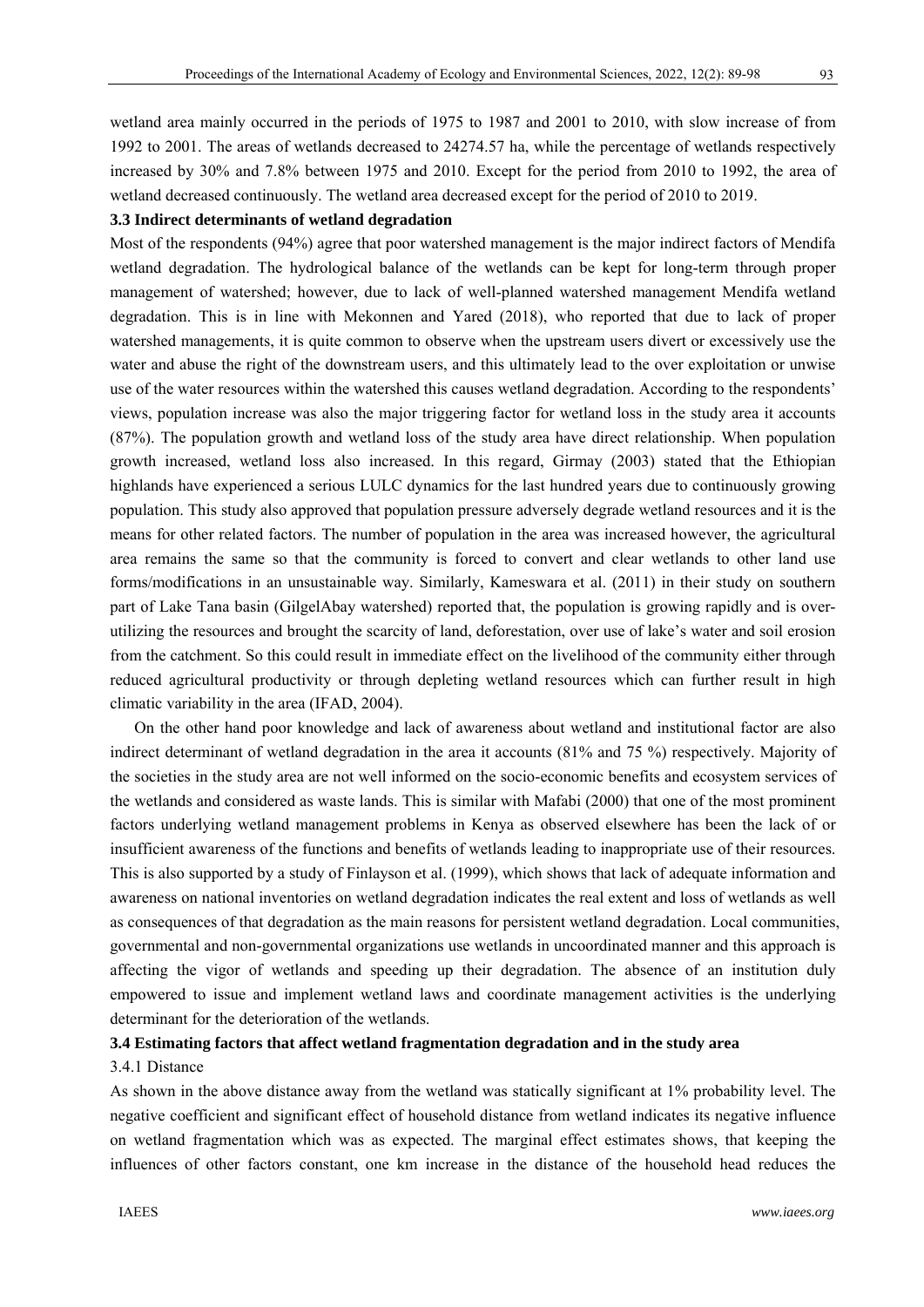probability of degrading wetland by 5.3%. This may be due to that the farther the village the household live on about they are getting far there and participation in fragmentation of wetland might not give additional satisfaction. Similar findings of Sakuria et al. (2015) noted a significant and negative relationship between the largest patches of tall arid brush were far away from villages and at low housing density, while patches were more isolated near towns. The patch size of calcareous tall grass steppe was larger close to villages but negatively related to housing density. Patches were more isolated near villages and isolation was positively related to housing density (Table 3).

| <b>Table 3</b> Determinants of wetland fragmentation. |            |          |               |          |  |  |  |  |
|-------------------------------------------------------|------------|----------|---------------|----------|--|--|--|--|
| Var                                                   | Coeff      | St. err  | $P>Z$ Mar Eff |          |  |  |  |  |
| Edu                                                   | 0.00316    | 0.004465 | $-0.48$       | $-0.003$ |  |  |  |  |
| <b>Dis</b>                                            | $-0.05384$ | 0.010287 | $0.000***$    | $-0.053$ |  |  |  |  |
| TLU                                                   | 0.002569   | 0.003554 | 0.471         | 0.0025   |  |  |  |  |
| Age                                                   | 0.001093   | 0.001767 | 0.537         | 0.001    |  |  |  |  |
| Inf.E                                                 | $-0.09762$ | 0.051474 | $0.060*$      | $-0.097$ |  |  |  |  |
| Aware                                                 | $-0.06423$ | 0.08324  | 0.442         | $-0.064$ |  |  |  |  |
| <b>PP</b>                                             | 0.148053   | 0.061827 | $0.017**$     | 0.148    |  |  |  |  |
| Graz                                                  | 0.119453   | 0.045837 | $0.010**$     | 0.119    |  |  |  |  |
| Defo                                                  | 0.169724   | 0.069086 | $0.015**$     | 0.169    |  |  |  |  |
| Sett                                                  | 0.142392   | 0.066164 | $0.03**$      | 0.14     |  |  |  |  |
| Arable                                                | 0.000047   | 0.047869 | 0.99          | 0.0005   |  |  |  |  |
| Errors                                                | 0.097948   | 0.098023 | 0.32          | 0.1      |  |  |  |  |
| Constant                                              | 0.358779   | 0.148992 | 0.017         |          |  |  |  |  |

**Table 3** Determinants of wetland fragmentation.

 $Y = Pr$  (predict) = 75 %, R2 = 85%, Number of obs = 140

\*\*\*, \*\* and \*: significant at 1%, 5% and 10% probability levels, respectively

#### 3.4.2 Status of institutional arrangements

Effectiveness of local informal institutional arrangements was statically significant at 10% level. The marginal effect estimates shows, that keeping the influences of other factors constant in cases of where the local institutional arrangements, the effectiveness of institution 9.7% time less than ineffective institutional arrangement. This means that the ineffectiveness of informal institutions accelerate wetland degradation by 9.7%. This is due to that the institutional arrangement effectiveness in the study area never restricts illegal activities and allows things that are forbidden in fragmenting of wetland resource. This study is contradicts with (Badal et al., 2006) who noted a significant and positive relationship between availability and effectiveness of local institutional arrangement of household and the probability of fragmentation on conservation of wetland but it is in line with a study done by study of Hirpo (2018) which states that Decision makers at higher levels are required to strengthen sustainable wetland management efforts through effecting policy and legislation, improving institutional arrangements and supporting capacity building initiative. 3.4.3 Population

Population pressure was statically significant at 5% level. The marginal effect shows that, holding other variables constant; increase in population number (household number) by one person increases wetland fragmentation by 15%. This study is in line with a study done by (Kangalawe and Liwenga, 2005) at Kilombero wetland which is one of the wetlands which have been characterized by increased population pressure, high livestock population and increased demand for land resources As the size of the population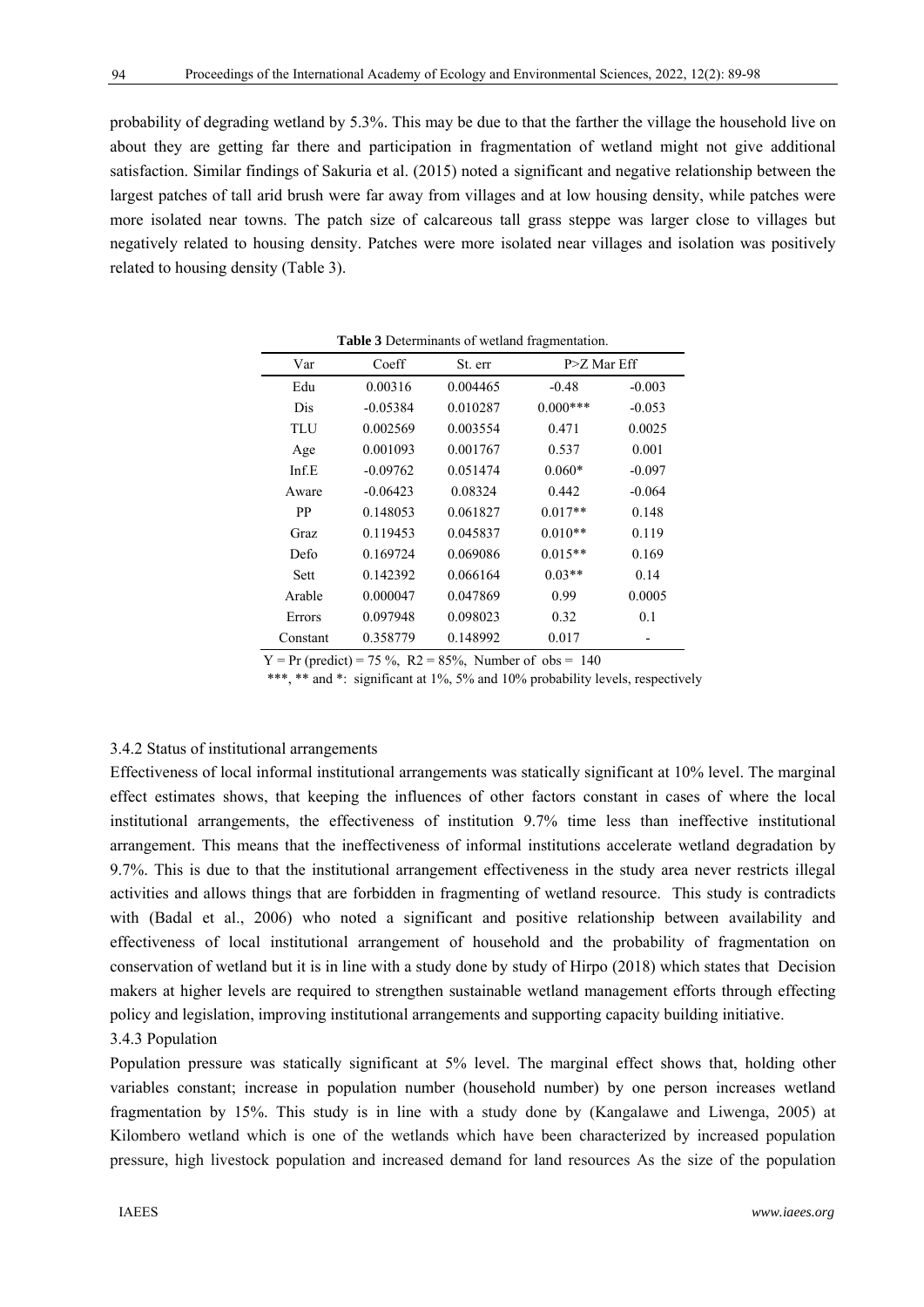grows, people are compelled to clear land for agricultural activities to ensure their survival in conditions where alternative means of existence.

## 3.4.4 Deforestation

Deforestation was statically significant at 5% level. The marginal effect shows that, holding other variables constant; people who didn't perceive the existence of increase in deforestation (cutting tree) within the community were 17% times more likely to contribute wetland fragmentation than those who perceive the existence of increase in level of deforestation. This study is in line with study of Msofe et al. (2015), which implies that when most of the household need to produce more food to sustain their families, consequently results into agriculture expansion into marginal areas, agriculture intensification and deforestation.

3.4.5 Settlement

Settlement was statistically significant at 5% level. The marginal effect shows that, holding other variables constant; people who didn't perceive the negative impact of increase in settlement within the community were 15% times more likely to contribute wetland fragmentation than those who perceived the negative impact of increase in settlement. This study is similar with studies done by Derso et al. (2015) and Gebretsadik Mereke (2017). On lake Tana an attempt to convert to farmlands (settlement) are causing severe deterioration to wetlands and their surroundings in Ethiopia, with study conducted by Zhao et al. (2021).

### 3.4.6 Grazing

Grazing was statically significant at 5% level; the marginal effect shows that, holding other variables constant; people who didn't perceive the negative effect of increase in grazing on wetland were 12% times more likely to contribute for wetland fragmentation than those who perceive the negative impact of increase in grazing. This study is consistent with the study conducted by Yu et al. (2015) whom developed an estimation model of freeze-thaw erosion and applied it to the Silingco Watershed.

### **4 Conclusion and Recommendation**

### **4.1 Conclusion**

Ethiopia is endowed with a significant number of wetlands, which could contribute to the social, economic and ecological development of the country. However, large shares of these wetlands are under threat due to an immense pressure from anthropogenic as well as natural factors, though the anthropogenic factors contribute a lot. The study also shows that local communities in the study area has higher awareness on the direct values of wetland but low awareness on the indirect values of wetland since majority of them ranked most the direct values of wetland. Majority of the respondents reported that farming along the wetland and water for domestic use are the most significant values they obtain over years from using wetland while very few respondents mentioned the indirect values that wetland provides to them. This study found the major determinants of Mendifa wetland degradation which includes improper agricultural activities, settlement expansion, overgrazing, deforestation and sand extraction. Through these improper agricultural activities and settlement expansion are the major drivers of wetland degradation in the study area. In addition, the survey result shows that there are indirect determinants of Mendifa wetland fragmentation /degradation which includes poor watershed management, population pressure, poor knowledge and lack of awareness about wetland and weak local institution. Due to these, most of the communities are not interested to conserve this fragile resource. As a result of these occurrence of flood and erosion, lack of water access, decreasing of crop yield, loss of biodiversity and climate change are the major impacts of wetland degradation in the study area. Deforestation, population pressure, institutional failure, overgrazing, settlement expansion as a result of increase in the need/demand for agricultural land are the factors that accelerate wetland fragmentation . In spite of the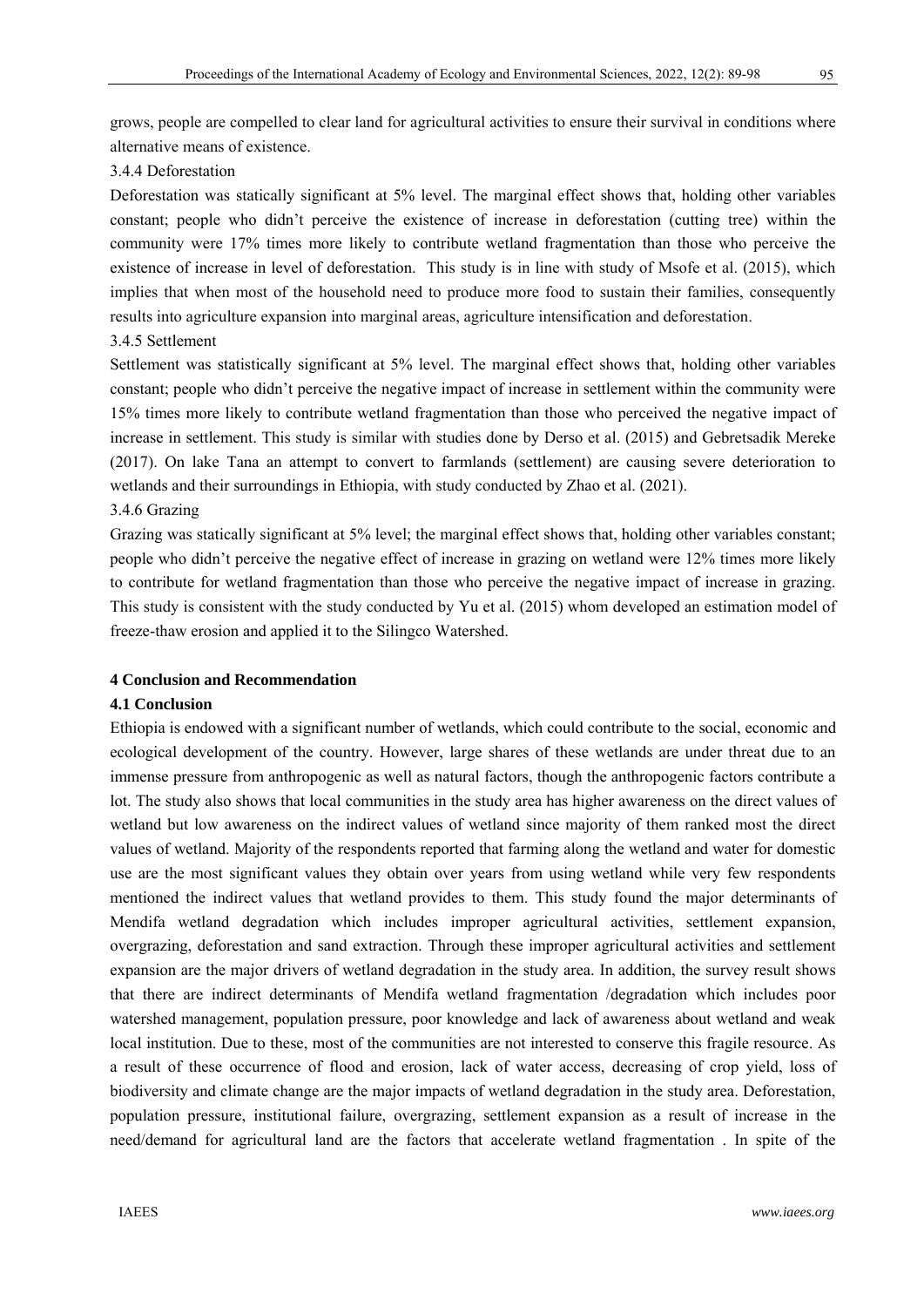complexity and multifaceted nature of the problems, however, there is no quick and one-off solution to redress the threats being faced to Mendifa wetland.

# **4.2 Recommendation**

Most of the respondents in the study area mentioned that, Mendifa wetlands are being depleted from time to time due to both natural as well as anthropogenic pressures especially the later one is clearly observed in the area. Hence, the issue of appropriate management is an urgent need.

Generally, to alleviate those constrains we need to follow the following guiding principles for sustainable wetland management like:

- 1. The community and different stakeholders should own the wetlands in their surrounding and should be responsible for their action and work together to sustainably manage the wetlands.
- 2. Watershed management should be intensified so as to decrease the load of sediment that enters to the wetland like afforestation programs, soil and water conservation activities.
- 3. The government should work on awareness creation activities on the community through education.
- 4. The community and different stakeholders should own the wetlands in their surrounding and should be responsible for their action and work together to sustainably manage the wetlands.
- 5. There should be responsibility with in the community members to use wetland resources wisely.
- 6. There should be a clear demarcation between wetlands and other land use types so that people can't degrade and convert wetlands as they like.
- 7. The government should start restoration activities that involve the interest of the stakeholder for promoting wetland management.
- 8. Wetlands should be conserved based on the interest of the community on the basis of economically viable plus environmentally sustainable way.
- 9. Existing wetland management are rigid and no intuitions are stand for wetlands hence, Strong institutional arrangement is mandatory to get the long-lasting fruit of wetland values effectively and efficiently.
- 10. Strong and integrated institutional arrangement frame work is very vital in controlling flooding, overgrazing and the re-settlement on the hearty wetlands.

# **Acknowledgement**

First of all, we would thank the almighty Allah for his continuous courage, support and help whenever we face challenges, difficulties and gave up hope during our research paper preparation. We would like to express our special thanks to Werabe University in funding this research work. Besides, our heart feel thanks goes to friends, enumerators, key informants and household respondents for their hospitality and support during data collection. We would like also to thank managers, community elders and dwellers of near wetlands for their helpful support to facilitate our research in the study sites.

# **References**

AbebeYilma, Geheb K. 2003. Wetlands of Ethiopia. In: Proceedings of A Seminar on The Resources and Status of Ethiopia's Wetlands. IUCN, Switzerland

Dereje A. 2008. The Relevance of Wetlands to Attain Millennium Development Goals (MDGs) and Objectives of the Rio Conventions in Ethiopia. In: Proceedings of the National Stakeholders' Workshop on Creating National Commitment for Wetland Policy and Strategy Development in Ethiopia (Shimeles Sima, Geremew GS, eds). Federal Environmental Protection Authority, Addis Ababa, Ethiopia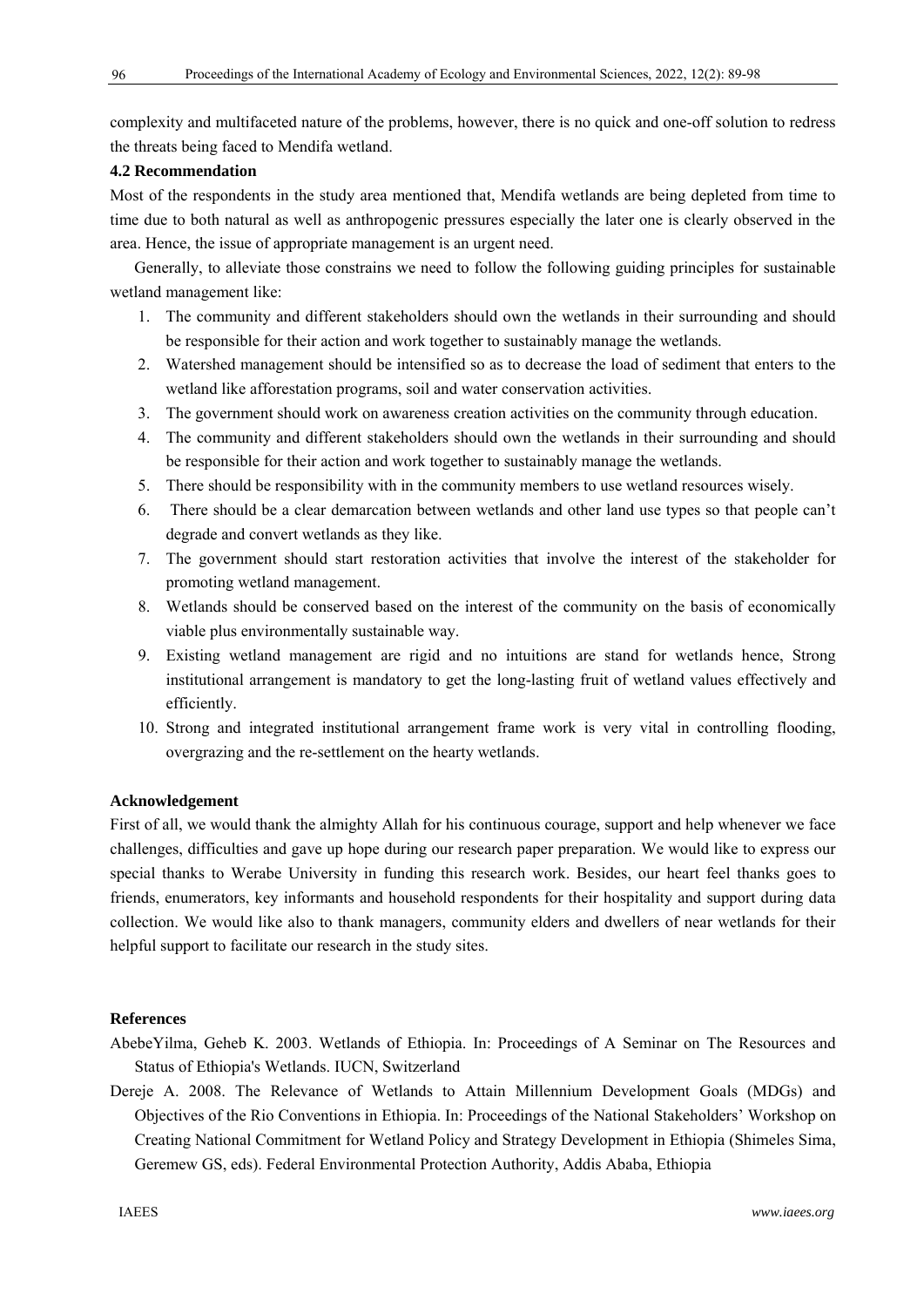- Dixon A, Wood A. 2003. Local Institutions for Wetland Management in Ethiopia: Sustainability and State Intervention. In: Community-based Water Law and Water Resource Management in Developing Countries (Van Koppen B, Giordano M, Butterworth J, eds). 130-146, Biddles Ltd, King's Lynn, UK
- Emerton L. 1998. Economic tools for valuing wetlands in Eastern Africa. Economics and Biodiversity programme. http://cmsdata.iucn.org/downloads/02e-economictools-for-valuingwetlands.pdf. Accessed on 26/10/2010
- Eshete D. 2008. Wetland and Fishery Resources the Impact of Wetland Degradation on Fishery Resources. In: Proceedings of the National Stakeholders' Workshop on creating national Commitment for Wetland Policy and Strategy Development in Ethiopia (Shimeles Sima, Geremew GS, eds). Director for Livestock Research. Amhara Region Agricultural Research Institute, Addis Ababa, Ethiopia
- EWNRA AA, 2008. Ethiopia EWNRA. Proceedings of the National Stakeholders' Workshop on Creating National Commitment for Wetland Policy and Strategy Development in Ethiopia. Addis Ababa, Ethiopia
- Fischer G. 2002. Land and Water Use of Wetlands in Africa Economic Value of African Wetlands. International Institute for Applied Systems Analysis, Laxenburg, Austria
- Food and Agricultural organization (FAO). 2008. Scoping Agriculture–Wetland Interactions: Towards A Sustainable Multiple-Response Strategy. Rome, Italy
- Girmay Kassa. 2003. GIS Based Analysis of Land Use /Land Cover, Land Degradation and Population Changes. A Study of Boru Metero Area of South Wello, Amhara Region. Addis Ababa Uiversity Libraries, Addis Ababa, Ethiopia
- Hailu A. 2007. Potential wetland resources of Ethiopia: Uses and threats. In: Proceedings of the Public Meetings on Harnessing the Water Resources of Ethiopia for Sustainable Development in the New Ethiopian Millennium. Forum for Environment, Addis Abeba, Ethiopia
- International Fund for Agricultural Development (IFAD), 2004. Ethiopia: Community Based Integrated Natural Resource Management: Improving Ecosystem Integrity And Rural Livelihood. Proposal For Project Development Fund (PDF-B): Global Environmental Faculty. Addis Abeba, Ethiopia
- Kameswara K, Sewnet A. 2011. Hydrological dynamics and human impact on ecosystems of Lake Tana, Northwestern Ethiopia. Ethiopian Journal of Environmental Studies and Management, 4(1)
- Kateregga D, Magezi D. 2015. The Effects of Wetland Degradation on Socio Economic Welfare: A Case Study of Nabisaro Wetland in Rubanga Division, Kampala District, Kampala, Uganda
- Legesse T. 2007. The Dynamics of Wetland Ecosystems: A Case Study on Hydrologic Dynamics of the Wetlands of Illu Abba Bora Highlands, South-West Ethiopia. MSc Thesis. Brussels, Belgium
- Mekonnen T, Aticho A. 2011. The driving forces of Boye wetland degradation and its bird species composition, Jimma, Southwestern Ethiopia. Journal of Ecology and the Natural Environment, 3(11): 365 - 369
- Shewaye D. 2008. Wetlands and Management Aspects in Ethiopia Situation Analysis. In: Proceedings of the National Stakeholders' Workshop on Creating National Commitment for Wetland Policy and Strategy Development in Ethiopia (Shimeles Sima, Geremew GS, ed). EWNRA, Ethiopia
- Tessema N, Abdurohman KG. 2013. Mattress making using Typhalatifolia and Cyprus species of Chefa wetland in Kemissie, Ethiopia: A means for livelihood improvement. Fish Aquaculture Journal, 4: 82
- URT. 2009. Fourth National Report on Implementation on Biological Diversity (Cbd). Vice President's Office, Dar es Salaam, Tanzania
- Wasswa H, Mugagga F, Kakembo V. 2013. Economic implications of wetland conversion to local people's livelihoods: The Case of Kampala-Mukono Corridor Wetlands in Uganda. Academia Journal of Environmental Sciences, 1(4): 66-77